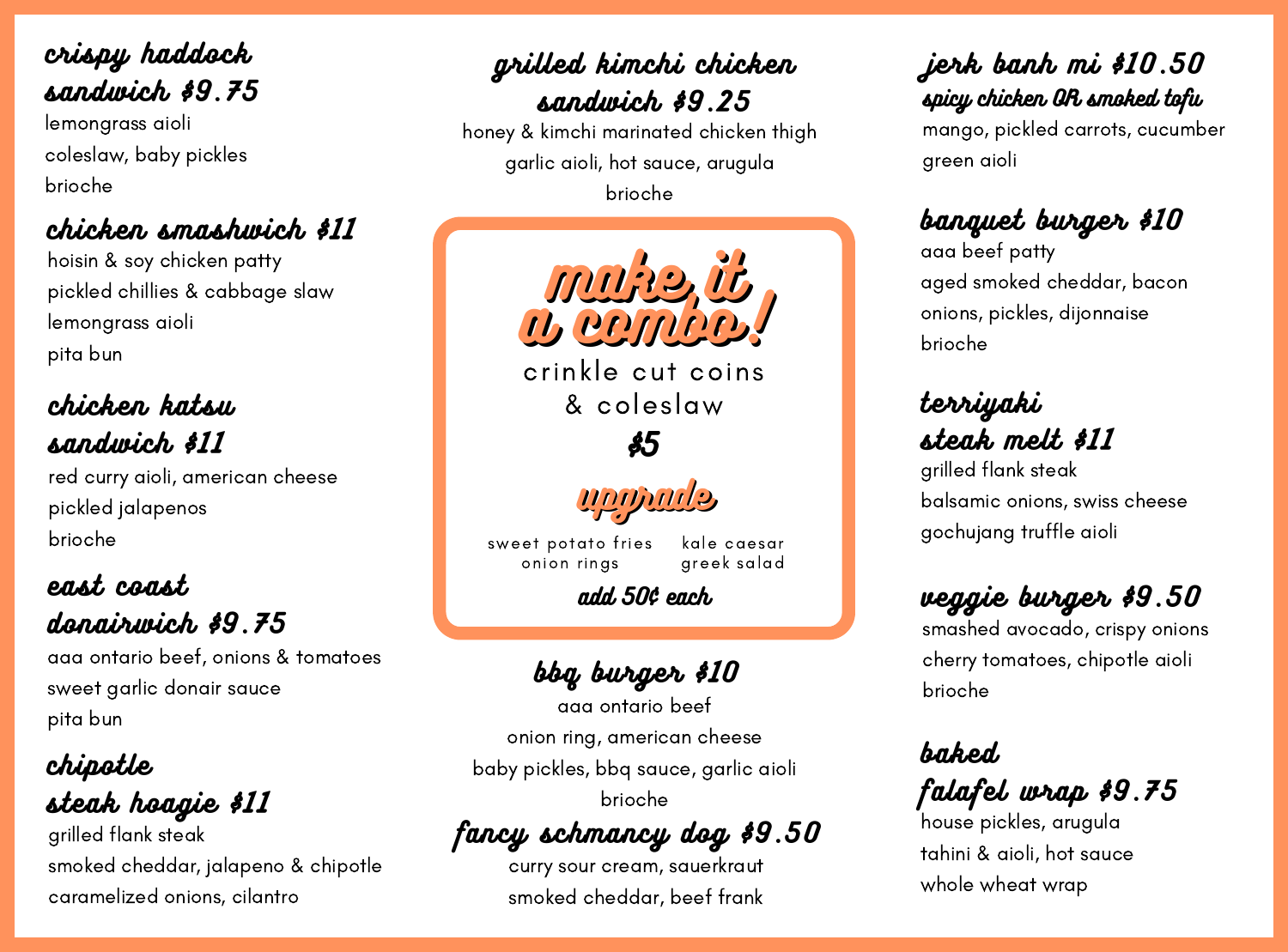1 pound / lightly breaded carrots, celery, house ranch

snacky stuff

fried pickles \$6.50

tzatziki

tempura battered

onion rings \$7

chipotle aioli

crinkle cut potato coins \$6.50

spicy ketchup

sweet potato fries \$7

garlic aioli

mozzarella sticks \$9.50

gochujang marinara



honey & kimchi grilled chicken thighs kale caesar + toasted sunflower seeds crispy chickpeas

chicken wings \$16 maple sriracha

## side kale caesar \$6.75

side greek salad \$7



kids burger \$7

beef or veggie / add cheese + .50¢

kids beef dog \$6

add fries + ketchup \$5

add veggies + ranch \$4.50

grilled cheese \$4.50

chicken fingers \$9.75

plum sauce

# falafel salad \$15

arugula, cherry tomatoes, pickled turnips tahini, hot sauce & aioli

honey garlic or plain

side coleslaw \$6.50